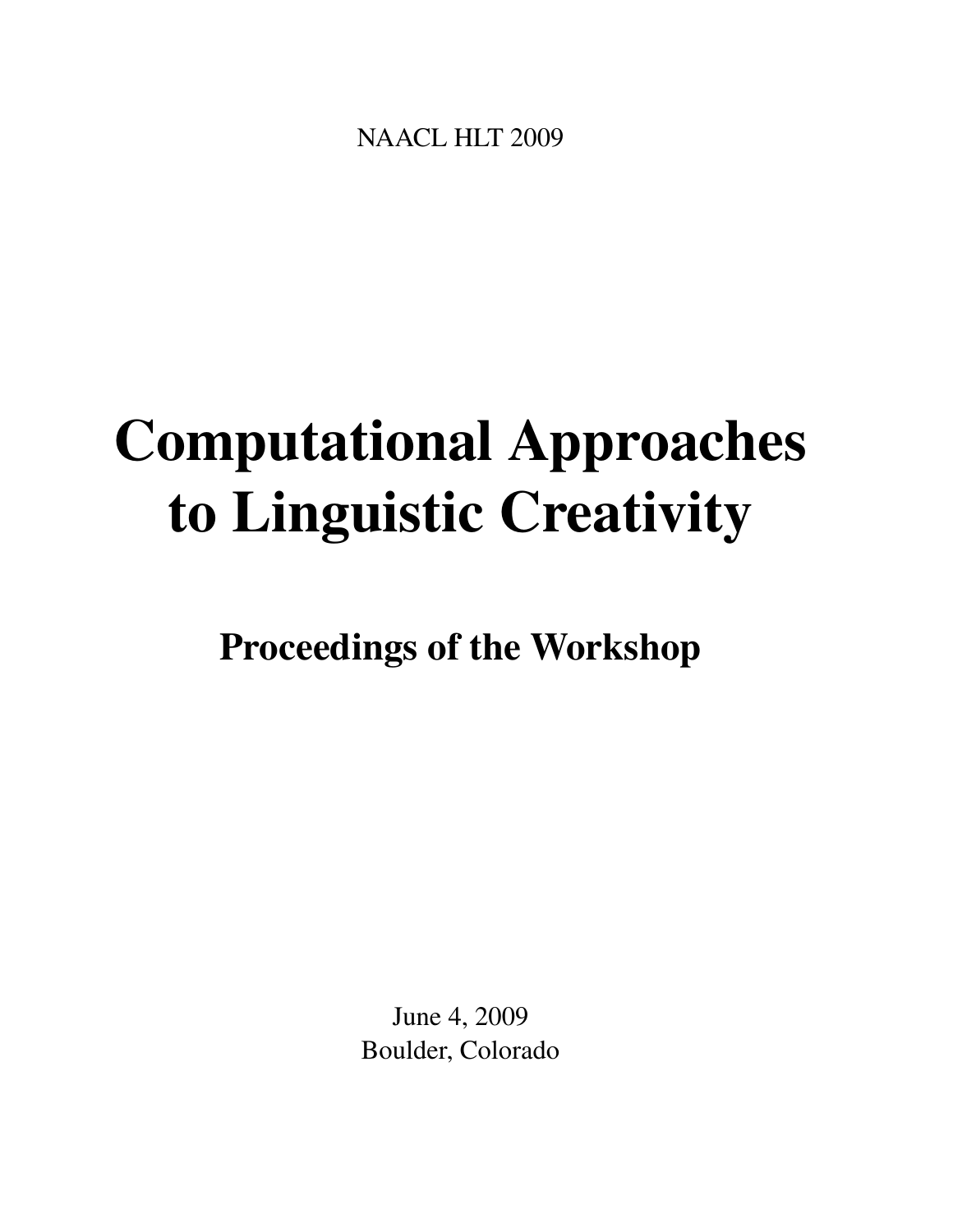Production and Manufacturing by *Omnipress Inc. 2600 Anderson Street Madison, WI 53707 USA*

c 2009 The Association for Computational Linguistics

Order copies of this and other ACL proceedings from:

Association for Computational Linguistics (ACL) 209 N. Eighth Street Stroudsburg, PA 18360 USA Tel: +1-570-476-8006 Fax: +1-570-476-0860 acl@aclweb.org

ISBN 978-1-932432-36-7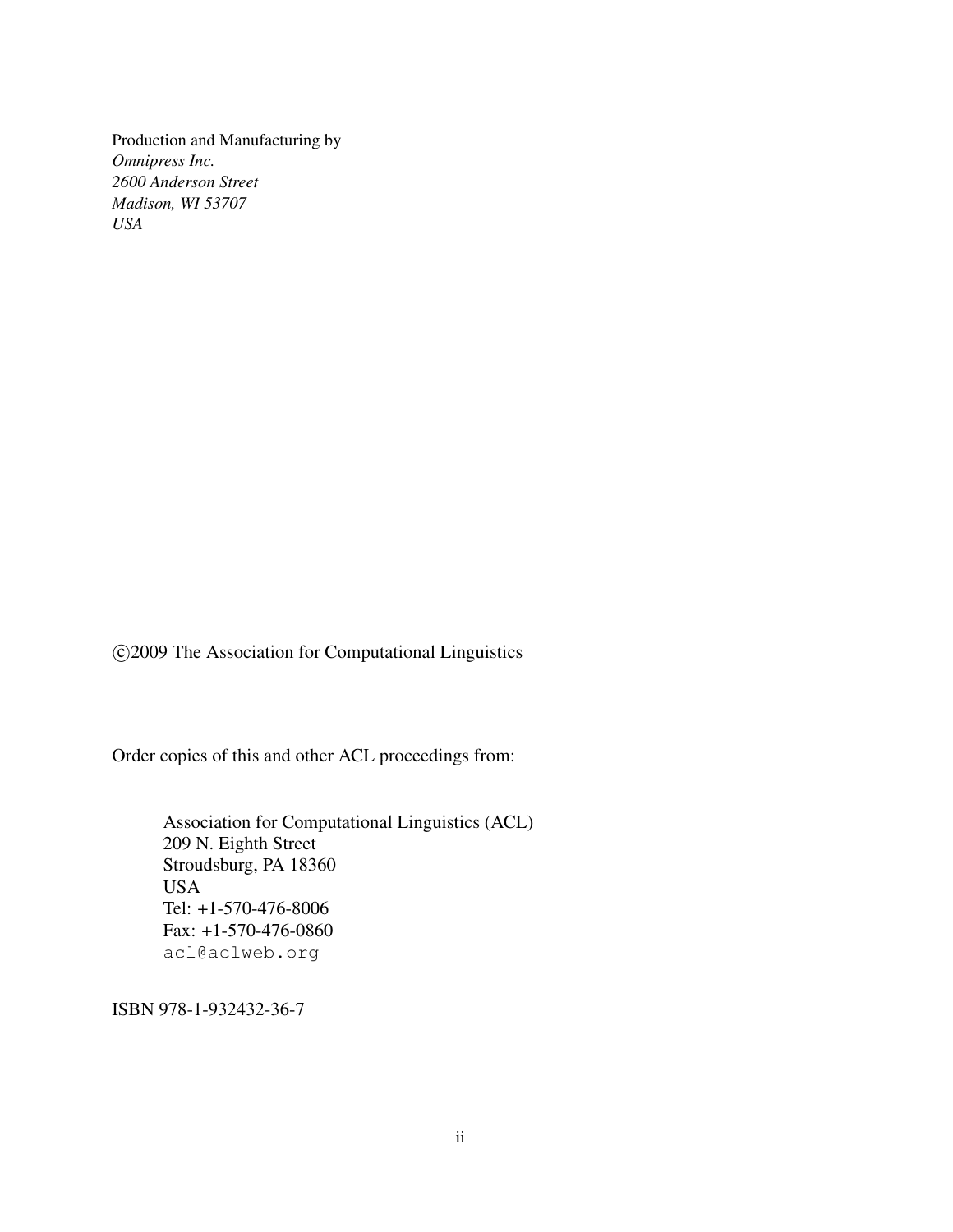### Introduction

It is generally agreed upon that linguistic creativity is a unique property of human language. Some claim that linguistic creativity is expressed in our ability to combine known words in a new sentence, others refer to our skill to express thoughts in figurative language, and yet others talk about syntactic recursion and lexical creativity. Computational systems incorporating models of linguistic creativity operate on different types of data, including written text, audio/speech/sound, and video/images/gestures. Creativity-aware systems will improve the contribution Computational Linguistics has to offer to many practical areas, including education, entertainment, and engineering.

The idea behind the 2009 workshop on Computational Approaches to Linguistic Creativity (CALC) originated in our own previous activities, including the organization of the 2007 NAACL-HLT workshop on Figurative Language Processing and work within the Story Generator Algorithms project (German Research Foundation grant ME-1546/2-1). We are well aware of the fact that each single linguistic creativity phenomenon is challenging to describe, detect, or generate on its own. Consequently, the main goal of the present workshop is to provide a venue for researchers to inform each other and the NLP community at large of the state of the art of current systems.

Yet, linguistic creativity phenomena are intertwined with others, and with each other. To illustrate, metaphorical concepts are related to their lexical and syntactical surface realization; the events of a story are expressed by narrator and character speech; and humor involves semantic, situational, and cultural knowledge. With twelve peer-reviewed contributions covering a wide range of phenomena related to linguistic creativity, the workshop will thus strengthen research and foster collaboration in the field. At the same time, it will contribute to a better understanding of the new issues and challenges that need to be tackled.

For CALC 2009, we received a total of 19 submissions coming from 13 different countries. Eight papers were accepted for oral presentation and four were selected for a poster session. We are especially grateful to the authors who submitted excellent papers and to our hard working program committee. We would like to express our enormous gratitude to the U.S. National Science Foundation (IIS award #: 0906244) for the generous support of the workshop which allowed many participants from three continents to attend the workshop and present their work. Particular thanks go to the invited speaker, Nick Montfort (MIT), who kindly agreed to give a talk on Interactive Fiction, and whose paper is included in this volume. Last but not least, we want to thank Christy Doran and Eric Ringger, the publication chairs.

Anna Feldman and Birte Lönneker-Rodman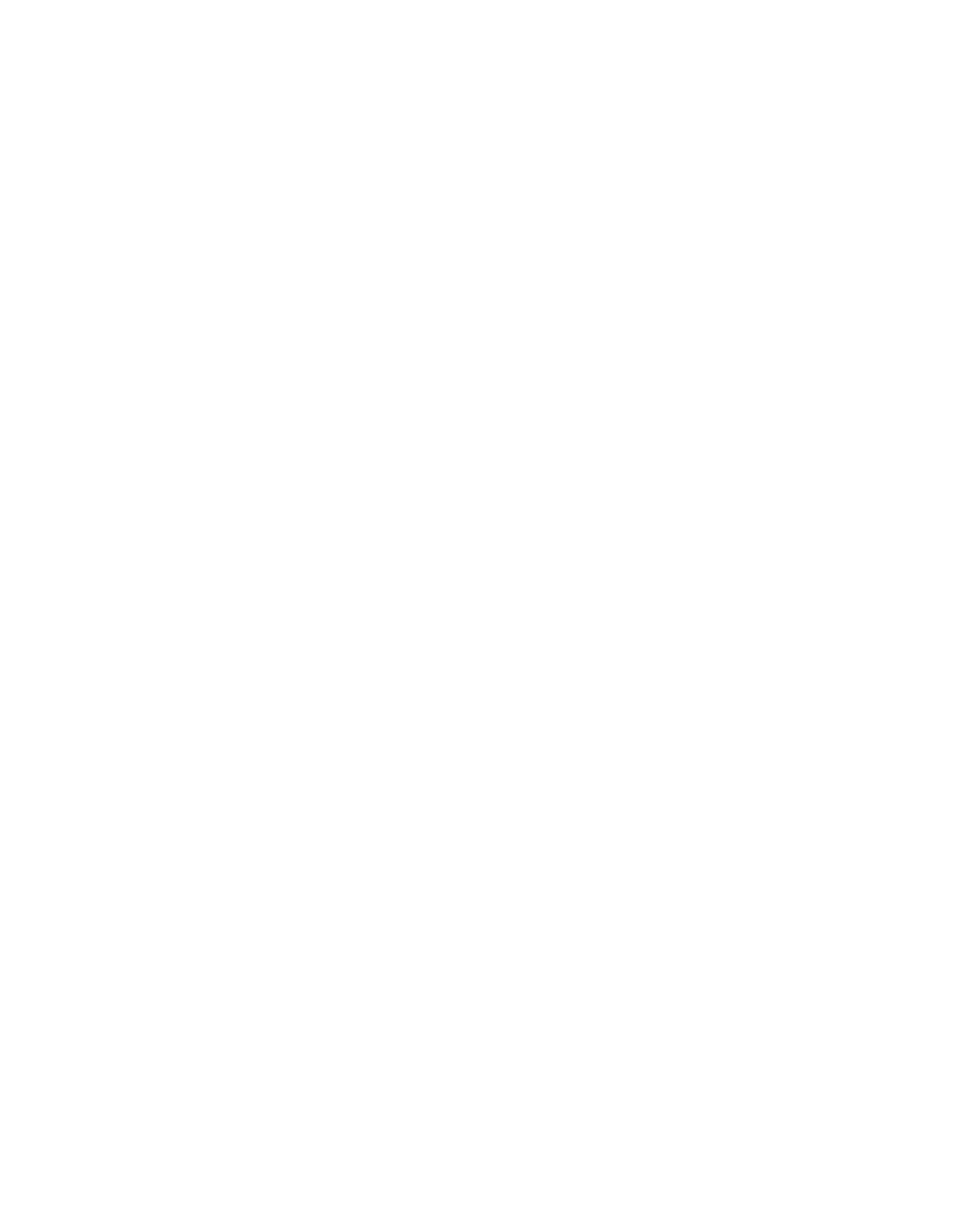#### Organizers:

Anna Feldman, Montclair State University, USA Birte Lönneker-Rodman, University of Hamburg, Germany

#### Program Committee:

Shlomo Argamon, Illinois Institute of Technology, USA Roberto Basili, University of Roma, Italy Amilcar Cardoso, University of Coimbra, Portugal Afsaneh Fazly, University of Toronto, Canada Eileen Fitzpatrick, Montclair State University, USA Pablo Gervas, Universidad Complutense de Madrid, Spain Sam Glucksberg, Princeton University, USA Jerry Hobbs, ISI, Marina del Rey, USA Sid Horton, Northwestern University, USA Diana Inkpen, University of Ottawa, Canada Mark Lee, University of Birmingham, UK Hugo Liu, MIT, USA Xiaofei Lu, Penn State University, USA Ruli Manurung, University of Indonesia, Indonesia Katja Markert, University of Leeds, UK Rada Mihalcea, University of North Texas, USA Anton Nijholt, University of Twente, The Netherlands Andrew Ortony, Northwestern University, USA Vasile Rus, The University of Memphis, USA Richard Sproat, Oregon Health and Science University, USA Gerard Steen, Vrije Universiteit, Amsterdam, The Netherlands Carlo Strapparava, Istituto per la Ricerca Scientifica e Tecnologica, Trento, Italy Juergen Trouvain, Saarland University, Germany

#### Additional Reviewers:

Carmen Banea, University of North Texas, USA Alessandro Valitutti, Istituto per la Ricerca Scientifica e Tecnologica, Trento, Italy

#### Invited Speaker:

Nick Montfort, Massachusetts Institute of Technology, USA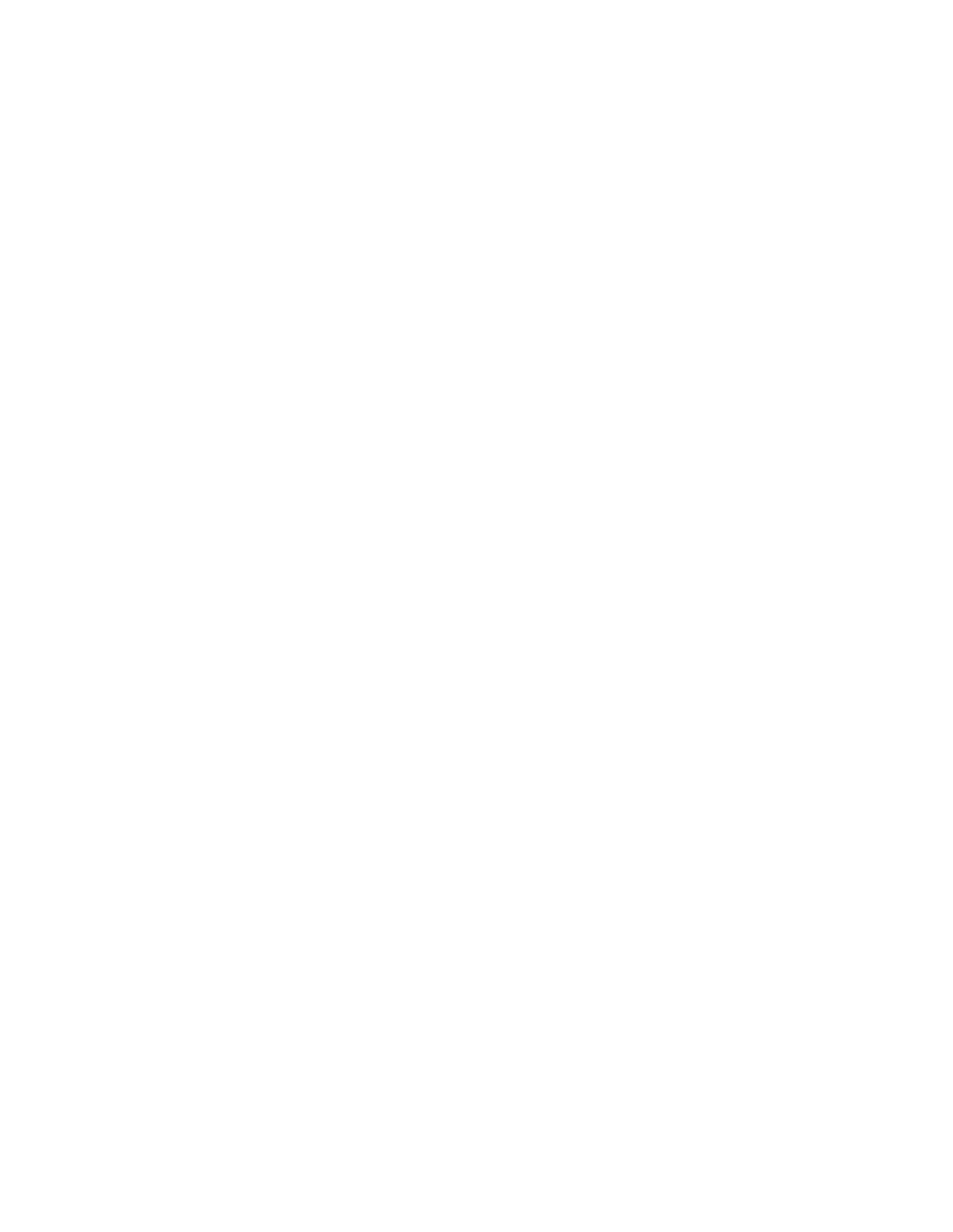# Table of Contents

| <b>Discourse Topics and Metaphors</b>                                                                                        |
|------------------------------------------------------------------------------------------------------------------------------|
| Topic Model Analysis of Metaphor Frequency for Psycholinguistic Stimuli                                                      |
| <b>Understanding Eggcorns</b>                                                                                                |
| Automatically Extracting Word Relationships as Templates for Pun Generation                                                  |
| Gaiku: Generating Haiku with Word Associations Norms                                                                         |
| <b>Automatic Generation of Tamil Lyrics for Melodies</b><br>Ananth Ramakrishnan A., Sankar Kuppan and Sobha Lalitha Devi  40 |
| Quantifying Constructional Productivity with Unseen Slot Members                                                             |
| Curveship: An Interactive Fiction System for Interactive Narrating                                                           |
| <b>Planning Author and Character Goals for Story Generation</b>                                                              |
| An Unsupervised Model for Text Message Normalization                                                                         |
| Morphological Productivity Rankings of Complex Adjectives                                                                    |
| <b>How Creative is Your Writing?</b>                                                                                         |
| 'Sorry' is the hardest word                                                                                                  |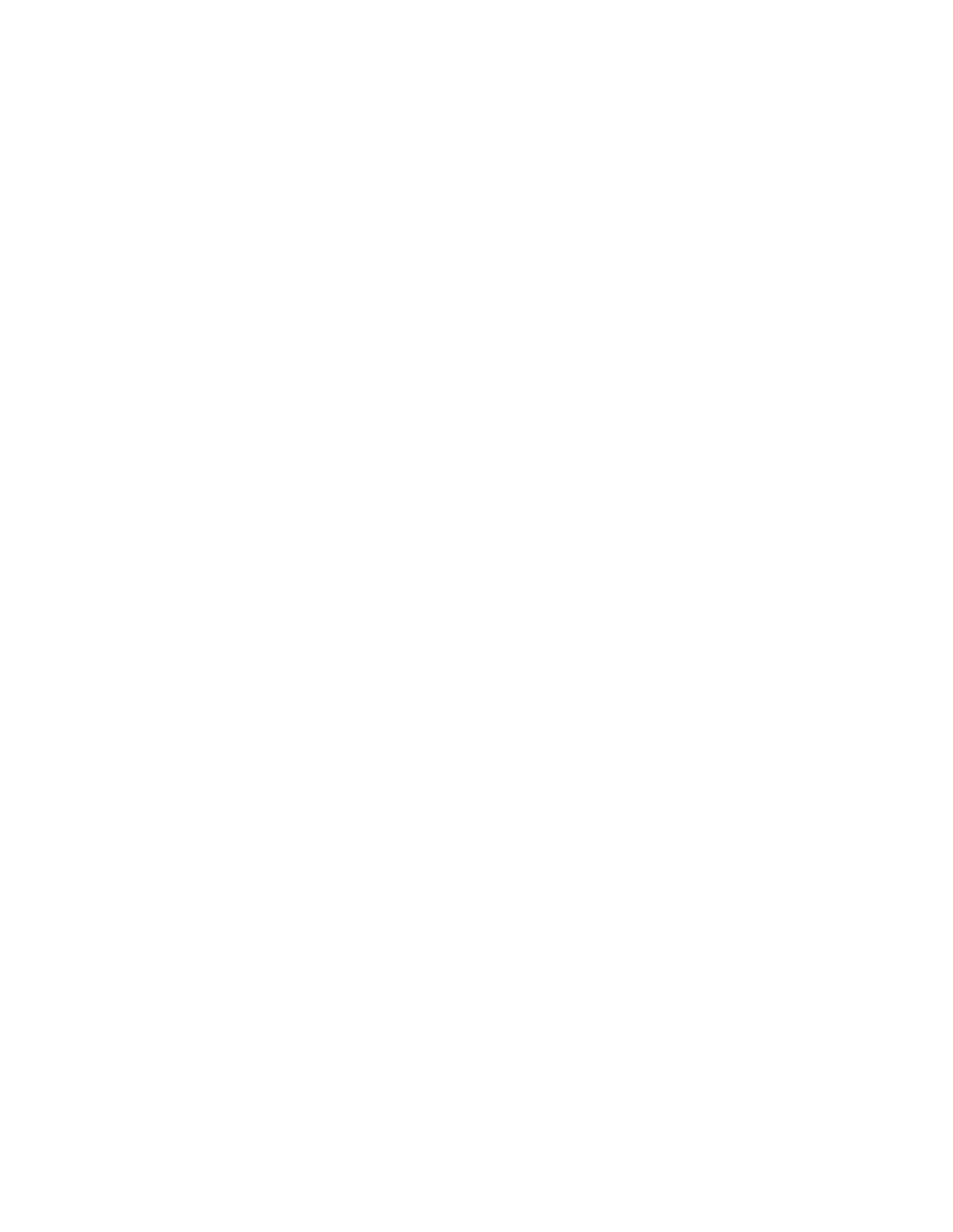## Conference Program

#### Thursday, June 4, 2009

- 8:30–9:15 Coffee Session
- 9:15–9:20 Welcome and Introduction to CALC-09

#### Session 1: Metaphors and Eggcorns

- 9:20–9:45 *[Discourse Topics and Metaphors](#page-0-0)* Beata Beigman Klebanov, Eyal Beigman and Daniel Diermeier
- 9:45–10:10 *[Topic Model Analysis of Metaphor Frequency for Psycholinguistic Stimuli](#page-0-0)* Steven Bethard, Vicky Tzuyin Lai and James H. Martin
- 10:10–10:35 *[Understanding Eggcorns](#page-0-0)* Sravana Reddy
- 10:35–11:00 Morning break

#### Session 2: Generating Creative Texts

- 11:05–11:30 *[Automatically Extracting Word Relationships as Templates for Pun Generation](#page-0-0)* Bryan Anthony Hong and Ethel Ong
- 11:30–11:55 *[Gaiku : Generating Haiku with Word Associations Norms](#page-0-0)* Yael Netzer, David Gabay, Yoav Goldberg and Michael Elhadad